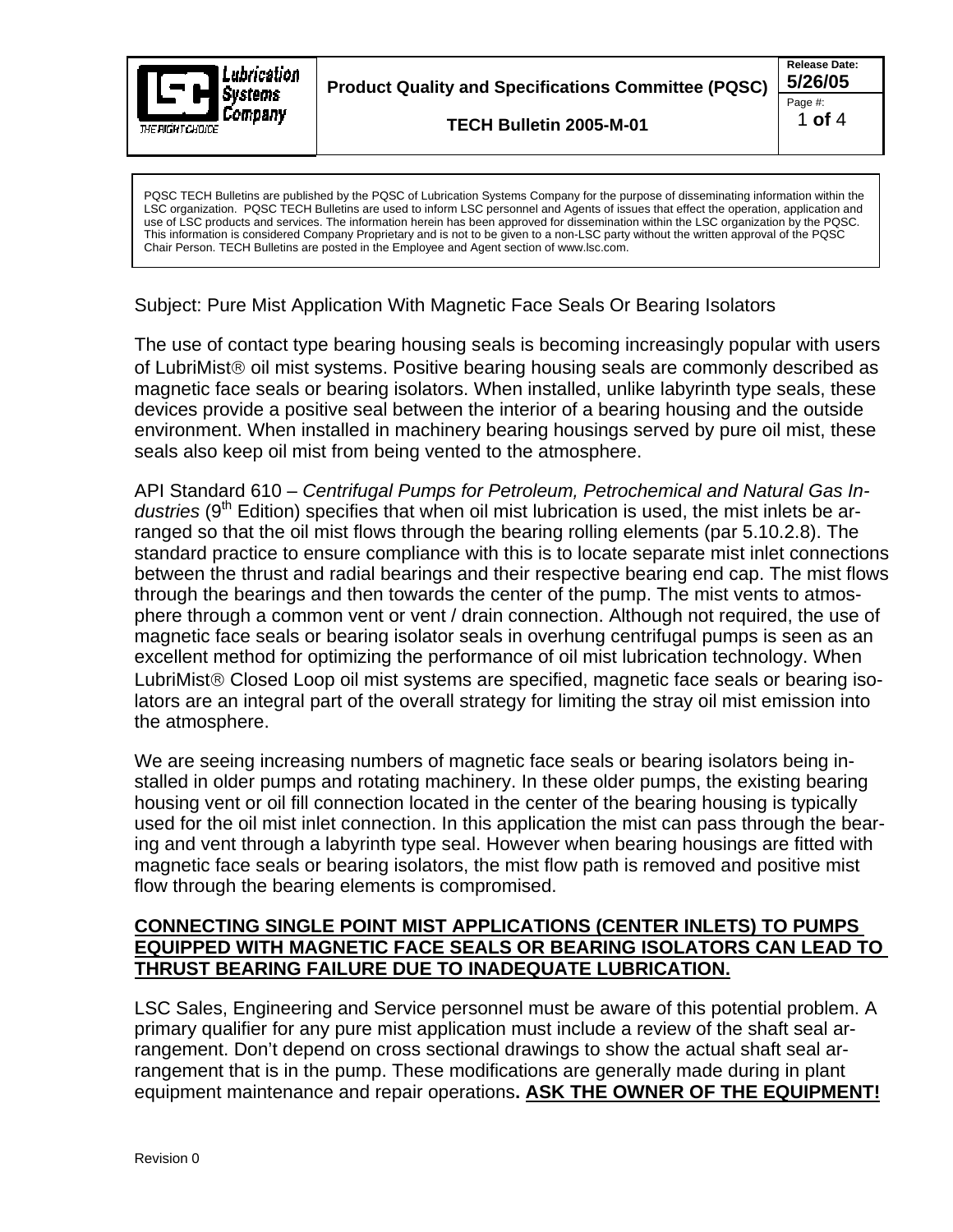

When equipment is fitted with magnetic face seals or bearing isolators ensure that the mist inlet and vent connections are located on opposite sides of the lubricated bearing. This may require that customers make modifications to certain pieces of equipment. If a machinery item is found to have magnetic face seals or bearing isolators, and the customer is unwilling to make necessary modifications to ensure mist flow through the bearings, then the equipment should be connected as purge mist.

Additional information on magnetic bearing isolators is attached.

Charles Ebrewt

Charlie Ehlert Dir. Quality Control and New Product Development PQSC Chairman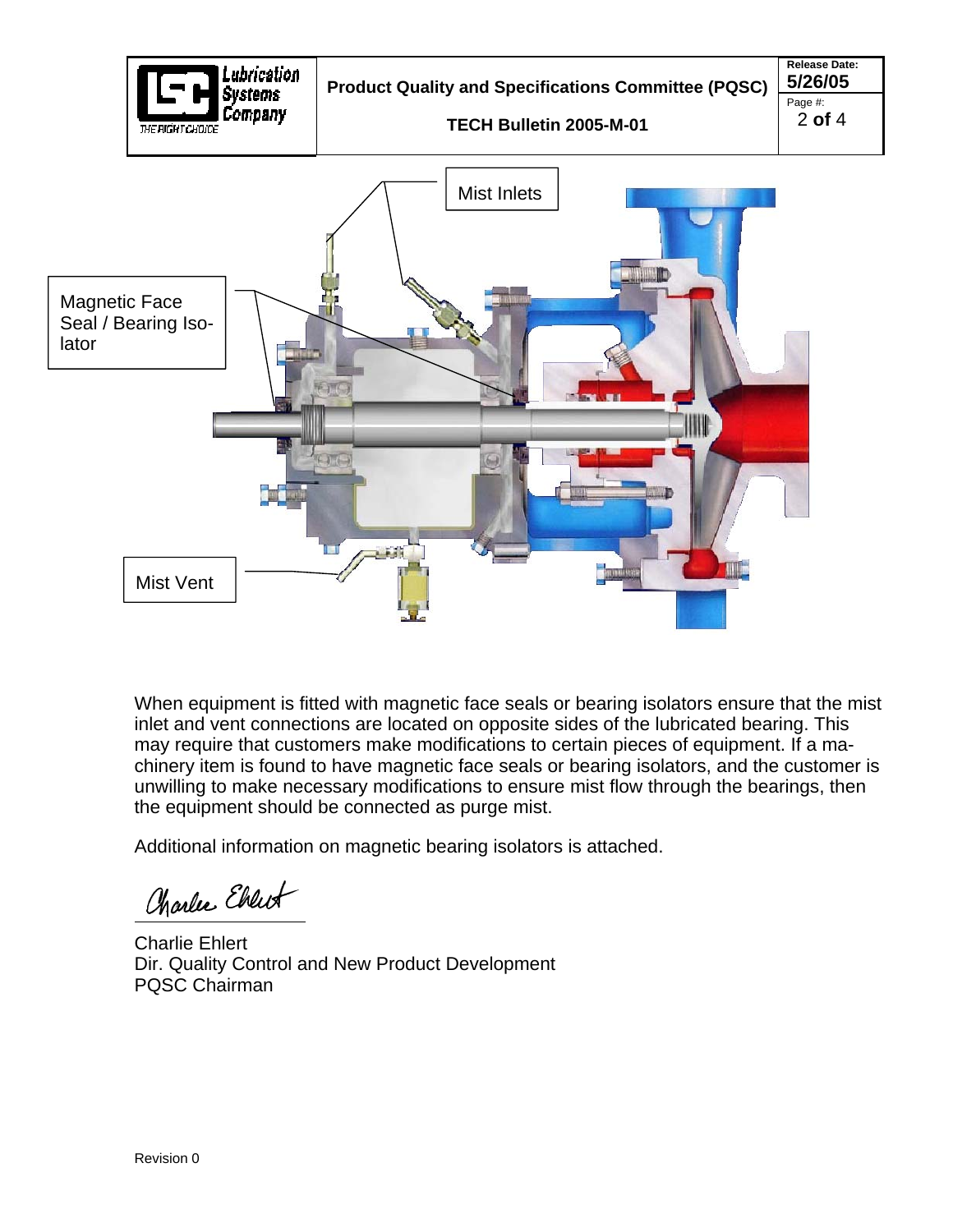**Product Quality and Specifications Committee (PQSC)** 5/26/05



## **Dual-Face Magnetic Bearing Isolator for Sealing Bearings with Oil Mist Lubrication**

**Background:** Oil-mist lubrication of rollingelement has been proven to greatly reduce the number of bearing-related equipment failures and the related cost of repairs. Although oil-mist has been available for over 30 years, recent developments in sealing technology have made oil-mist more efficient and more environmentally friendly.

ubrication Svstems Company

VE AMIKTAKOME

Figure 1 shows a dual-face magnetic bearing isolator. This isolator uses modern mechanical seal face technology to totally seal the bearing housing. The seal shown is designed for oilsplash lubrication.

Figure 2 shows a dual-face magnetic bearing isolator that has been designed for oil-mist lubrication. The inboard face has been laseretched to allow oil-mist to enter the isolator housing and lubricate the outboard face.

## **Equipment Specification:**

Dual-Face Magnetic Bearing Isolator for

Oil Mist.

Rotary Face: Tungsten Carbide

Stationary Face: Antimony-Carbon

Magnets: Samarium Cobalt w/Nickel plating

Housing: 316 Stainless Steel

- 1. Tungsten Carbide Rotary
- 2. O-ring
- 3. Antimony Carbon Stationary
- 4. O-ring
- 5. Stainless Steel Housing
- 6. O-ring





Figure 2